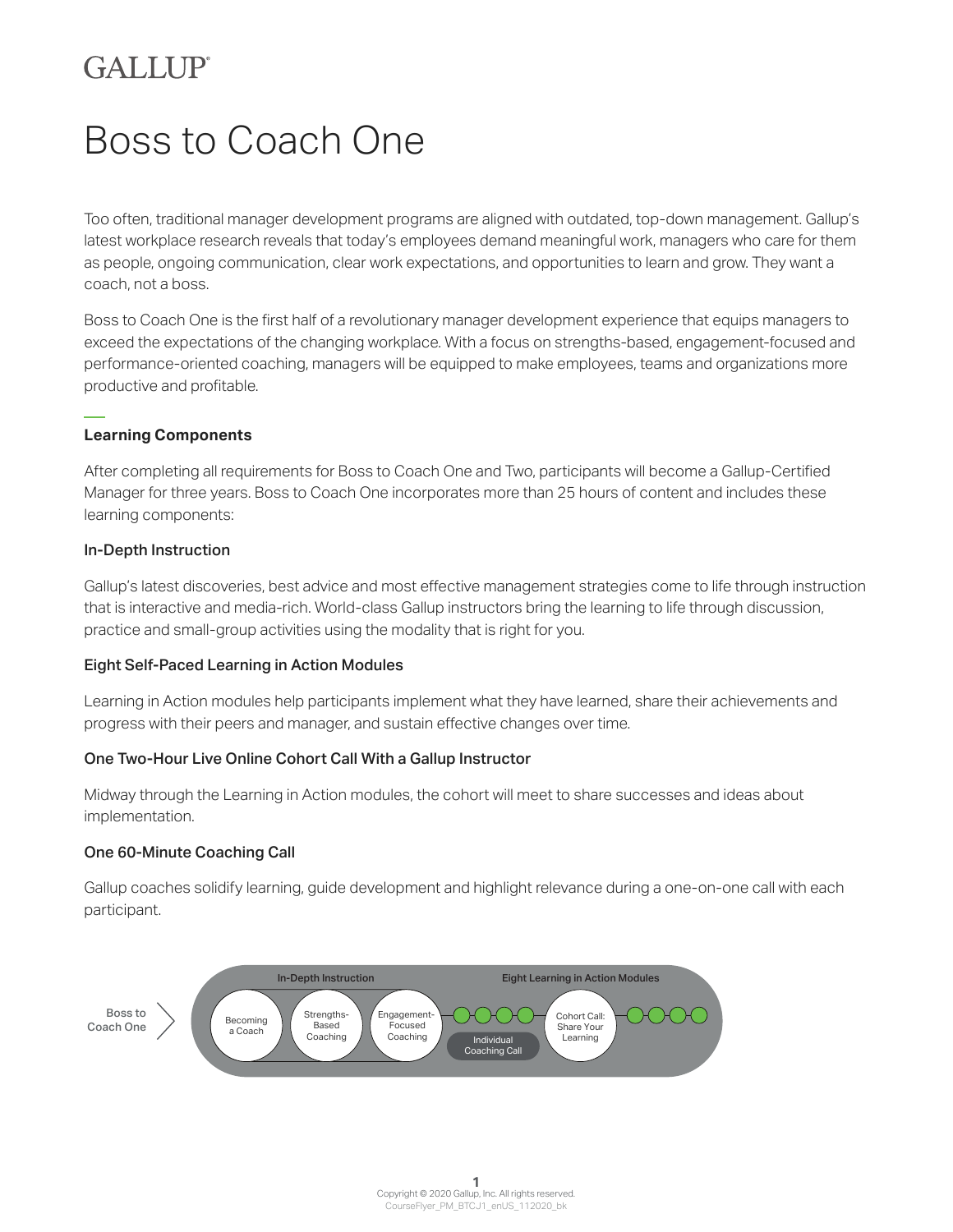# **Course Overview**

Becoming a Coach Strengths-Based Coaching Engagement-Focused Coaching Developing Performance

*Select the delivery format that is best for your organization:*

| <b>Course Delivery Format:</b> | In-Person                                                                                                                                         | <b>Virtual Instructor-Led</b>                                                         | <b>Blended Online</b>                                                                                               |
|--------------------------------|---------------------------------------------------------------------------------------------------------------------------------------------------|---------------------------------------------------------------------------------------|---------------------------------------------------------------------------------------------------------------------|
| In-Depth Instruction:          | Two full-day, on-<br>site sessions with<br>a Gallup instructor                                                                                    | Two full-day or<br>four half-day, live<br>online sessions with<br>a Gallup instructor | Three interactive, self-paced learning<br>modules<br>Five two-hour live online sessions<br>with a Gallup instructor |
| <b>Additional Learning:</b>    | • Eight self-paced Learning in Action modules<br>• One two-hour live online cohort call with a Gallup instructor<br>• One 60-minute coaching call |                                                                                       |                                                                                                                     |
| No. of Participants:           | Min: 15<br>Max: 30                                                                                                                                | Min: $10$<br>Max: 24                                                                  | Min: 10<br>Max: 24                                                                                                  |
| <b>Minimum Commitment:</b>     | 10 weeks                                                                                                                                          | 10 weeks                                                                              | 12 weeks                                                                                                            |

# **Target Audience**

Boss to Coach One is for managers who want to accelerate individual and team performance through powerful conversations and coaching, achieve measurable gains in key business outcomes, and drive organic growth through human development.

# **Learning Outcomes**

Participants in Boss to Coach One will experience transformational development through individualized learning, shared experiences and one-on-one coaching. Participants will shift from being a boss to being a strengthsbased, engagement-focused and performance-oriented coach by:

- understanding and applying their strengths to enhance their practice as a manager
- implementing best practices for using CliftonStrengths with individuals and teams
- activating Gallup's employee engagement framework to produce specific business outcomes
- applying the three core principles of Gallup's performance development model
- practicing the five coaching conversations that drive performance and boost engagement and accountability